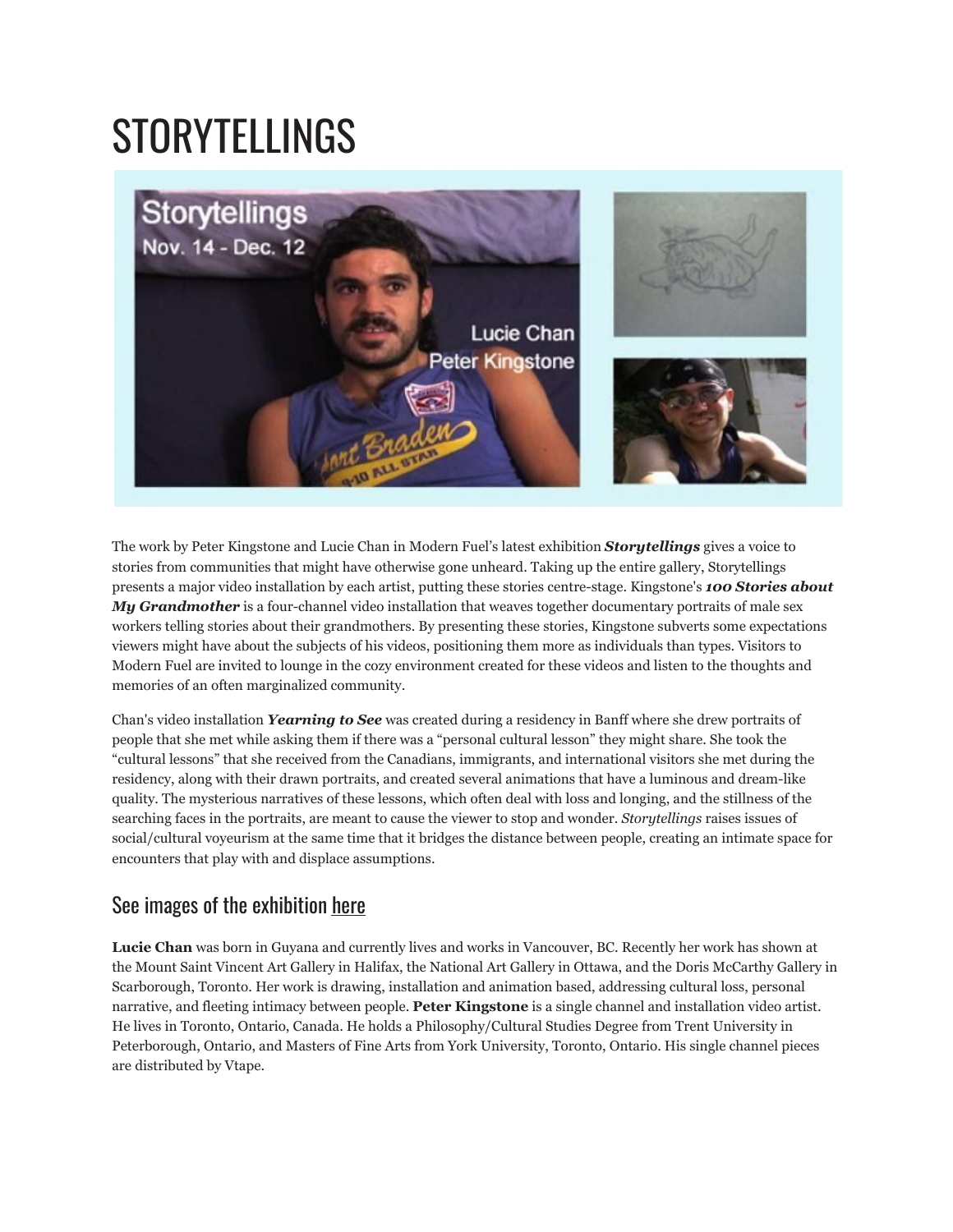## Exhibition Essay

**Down in the Park, Friends are Electric** When I visited New York City for the first time as a tourist I was shaken by an extraordinary sense of déjà-vu. That a place in which I had never set foot should seem so familiar filled me with the uncanniest feeling, and a certainty that I had seen these sights before, that I had in fact walked the path around the Lake in Central Park. I attributed this feeling, of course, to the countless television shows and movies set in New York that I had watched throughout my life as if in preparation for that visit. In contrast, my experiences of places I lived in and people I knew were rarely if ever reflected back at me in the stories told in the hours of television and movies that I watched. I sensed a phantom nation in the shadows of the entertainment industry. I began to seek it out where I could, and the closest I got to seeing it was by playing "spot the location" while watching Quebecois television when I was living in Montreal. Though it might be easy to make the mass media a target for criticism, it is truly up to a dissatisfied audience to change the channel.

The popularity of Youtube and other outlets where people can upload their own stories and representations of themselves is a testament to this need to dispel the shadows. The artists in Storytellings, Peter Kingstone and Lucie Chan, have done their part to bring the stories of people they have encountered in the places they've been to the television screen or screens in the video installations at Modern Fuel. These artists have sought out specific stories that speak to their own experiences in order to become more able to articulate the lack of their own.

Peter Kingstone embarked on a project in which he solicited 100 male sex workers to tell him stories about their grandmothers so that he could create a composite portrait of a grandmother he never knew, and fill in a gap in his own identity. All he knew of his grandmother was what his mother had told him: that she had immigrated to Canada from London, England when his mother was two, that she had disappeared when his mother was seventeen, and in the interim she had worked numerous jobs, including sex trade work, in order to support her family. The project thereby satisfied a two-fold desire to elucidate an unknown: Growing up queer in the suburbs of Ottawa, Kingstone also never saw or knew any prostitutes other than ones in stories or in stereotypical media representations of them. Watching over six hours footage of interviews with sex workers from Vancouver, Toronto, Ottawa, Montreal, Miami and London, England (places Kingstone was told his grandmother had visited), any viewer of *100 Stories About My Grandmother* (2008) will meet a widely diverse group of people, some who remain anonymous and some who make sure to identify themselves. This group is bound to outstrip any preconceptions viewers might have while simultaneously connecting with them on a subject with which everyone can relate: their grandmother. The intimacy established is reinforced by the environment of the installation that conjures up a parlour room tête-à-tête. The stories told, and the grandmothers, are as diverse as the interviewees, some mean some generous. Encountering these people and inferring from them a portrait of the artist and his grandmother, a viewer will find that his or her own sense of self and knowledge of relations with others will be tested.

The second video installation in Storytellings, Lucie Chan's *Yearning to See* (2008) is another portrait gallery of sorts that also functions as a self-portrait, and it forms a kind of unconscious or subconscious to the exhibition. Chan has been pursuing a practice in which, like in Kingstone's project, she has solicited strangers to tell her stories about their lives that she then transforms into video portraiture. Interviewing people in a number of cities across Canada, she pointedly asks them to a share a "personal cultural lesson" which she draws and animates. Connecting with strangers from diverse backgrounds she hopes to be influenced by and incorporate their diverse and specific experiences. Yearning to See was completed during residency in Banff, and five of the stories she got from the Canadians, immigrants and international visitors she met there are being shown at Modern Fuel, along with their animated portraits.

Unlike the frankness of Kingstone's portraits, where the specific details accrue to disrupt a stereotype, Chan's sources remain largely anonymous and the stories private or coded through her drawing style and animation techniques. Superimposition, fluidity, and a wavering focus render her subject matter dreamlike and mysterious. By doing so, Chan wishes to further the idea that individual perspectives and histories are fleeting in nature and transformed by the interpretation of others. Ironically, the most legible of the personal lessons, from someone identified as